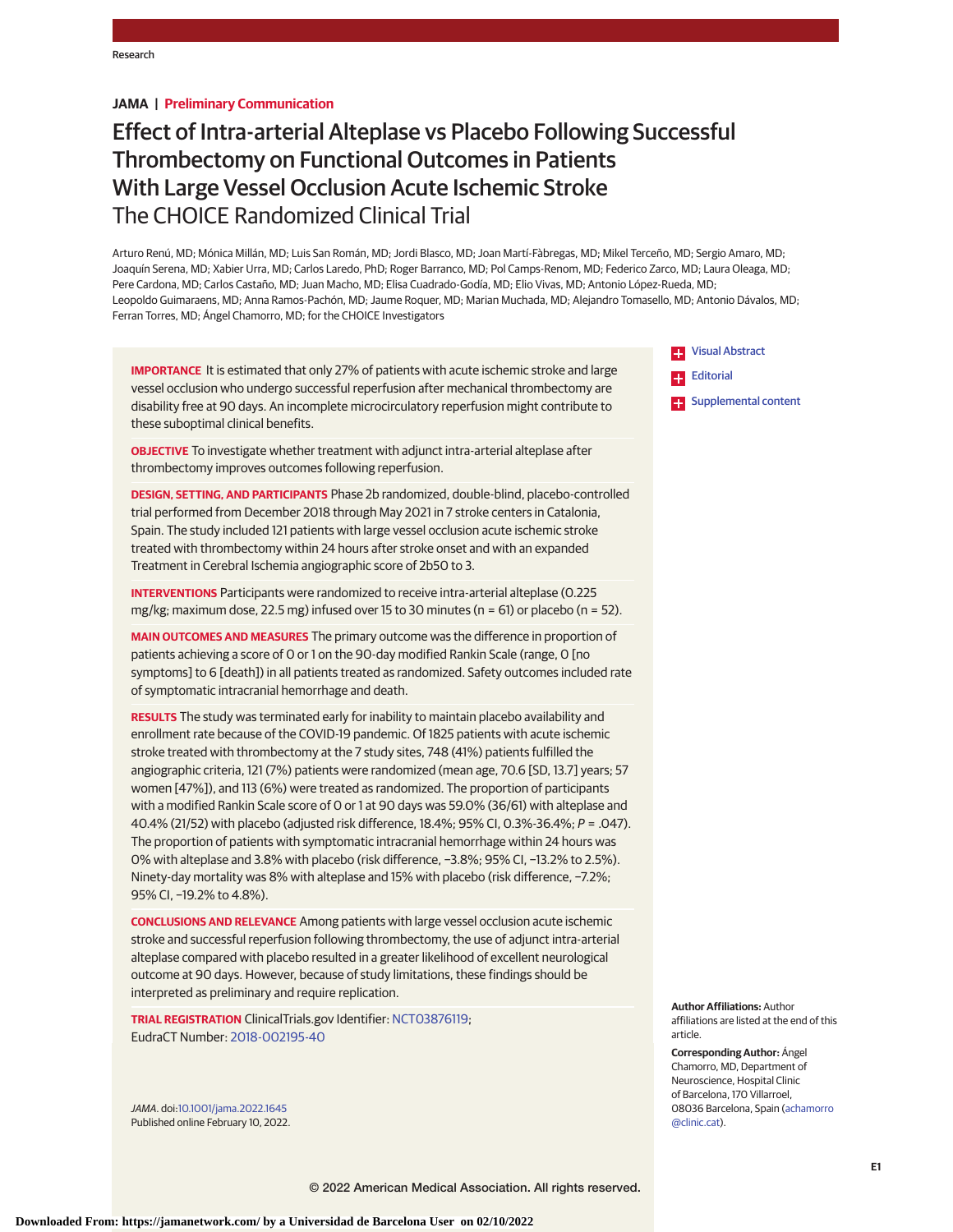ndovascular thrombectomy is the optimal treatment option across a wide range of patients with large vessel occlusion acute ischemic stroke.<sup>1</sup> In these patients, the extent of reperfusion is evaluated on digital subtraction angiography using the modified Treatment in Cerebral Ischemia (mTICI) score.<sup>2</sup> Reperfusion is typically considered successful if at the end of the procedure there is an antegrade reperfusion of more than 50% to 100% of the initially affected arterial territory, corresponding with an expanded TICI (eTICI) score of 2b50 or greater. Although 71% of patients achieved successful reperfusion scores in previous randomized trials, only 27% of the patients treated were disability free at 90 days. $3$  It is possible that a substantial volume of brain tissue could have been already irreversibly injured in some patients by the time reperfusion occurred. However, impaired reperfusion of the microcirculation despite complete recanalization could have also contributed to the less than desired clinical outcomes,<sup>4</sup> for it has been estimated that nearly every neuron in a human brain has its own capillary, and capillaries account for more than 90% of the total intracerebral vascular volume.<sup>5</sup>

Digital subtraction angiography remains the gold standard to assess reperfusion during thrombectomy,<sup>6</sup> but normal cerebral angiogram findings after thrombectomy are not necessarily indicative of an effective perfusion of the microvascular bed.<sup>7</sup> Therefore, it was postulated that thrombi persist within the microcirculation in patients with normal or nearly normal cerebral angiograms at the end of thrombectomy,<sup>8</sup> and it was hypothesized that these smaller thrombi would be more suitable to dissolve than more proximal thrombi because the efficacy of thrombolysis is related to the extent of clot burden.<sup>9</sup>

The Chemical Optimization of Cerebral Embolectomy (CHOICE) trial assessed the preliminary efficacy and safety of adjunct intra-arterial alteplase treatment compared with placebo in patients with large vessel occlusion acute ischemic stroke treated with thrombectomy that resulted in successful reperfusion on digital subtraction angiography.

# **Methods**

#### Trial Design

The trial was a multicenter, phase 2b, randomized, doubleblind, placebo-controlled trial performed in Catalonia, Spain. Intra-arterial alteplase was compared with intra-arterial placebo in patients with acute ischemic stroke secondary to a proximal large vessel occlusion treated with thrombectomy that resulted in angiographic findings of success, defined as an eTICI score of 2b50 or greater.

An independent data and safety monitoring board conducted the study monitoring with the assistance of a clinical research organization.

The original version of the study protocol<sup>10</sup> and its modifications were approved by a central medical ethics committee and by the research board at each participating center. A detailed description of the trial protocol is provided in [Supplement 1.](https://jamanetwork.com/journals/jama/fullarticle/10.1001/jama.2022.1645?utm_campaign=articlePDF%26utm_medium=articlePDFlink%26utm_source=articlePDF%26utm_content=jama.2022.1645) All patients or their surrogates provided

#### **Key Points**

**Question** Does the use of adjunct intra-arterial thrombolysis following an angiographically successful thrombectomy improve functional outcomes in patients with large vessel occlusion acute ischemic stroke?

**Findings** In this randomized clinical trial that included 121 adults, treatment with intra-arterial alteplase compared with placebo resulted in a modified Rankin Scale score of 0 or 1i n 59.0% vs 40.4% of patients at 90 days. This difference was statistically significant.

**Meaning** Among patients with large vessel occlusion acute ischemic stroke and successful reperfusion following thrombectomy, the use of adjunct intra-arterial alteplase compared with placebo resulted in a greater likelihood of excellent neurological outcome at 90 days; however, the findings should be considered preliminary until replicated.

written informed consent before the endovascular procedure was started.

The study was conducted in adherence to Spanish regulations of clinical drug trials, the Declaration of Helsinki, $11$ and the good clinical practice guidelines of the International Conference on Harmonization.

#### Participants and Study Sites

In this study, patients were screened at all 7 of the stroke centers that have uninterrupted access to performance of thrombectomy in Catalonia, Spain. Eligible patients had a large vessel occlusion in the anterior, middle, or posterior cerebral artery, were treated with thrombectomy within 24 hours after the point when they were last seen well, and had a postthrombectomy eTICI score of 2b50 or greater as judged by local investigators. Participants were aged 18 years or older and had been able to carry out usual activities in their daily life without support before the stroke. The race and ethnicity of the patients was classified according to their chosen nationality; Hispanic patients were individuals from Mexico/South America/Central America and White individuals were from Europe. The decision to perform thrombectomy followed the current local treatment guidelines, including an Alberta Stroke Program Early CT Score (ASPECTS) of at least 6 on noncontrast computed tomography (NCCT) if symptoms lasted less than 4.5 hours (ASPECTS range, 0-10, with 1 point subtracted for any evidence of early ischemic change in each defined region on the CT scan), or on CT perfusion or diffusion-weighted magnetic resonance imaging (MRI) if symptoms lasted 4.5 hours or longer. Other exclusion criteria to participate in the trial were any contraindication to the use of intravenous alteplase per local and national guidelines (except time to therapy) and a National Institutes of Health Stroke Scale (NIHSS) score on admission of greater than 25, (range, 0-42, with higher values indicating more severe deficit). Complete clinical recovery in the angiography suite during the procedure was also an exclusion criterion. Nonanesthetized patients were evaluated by a neurologist to identify possible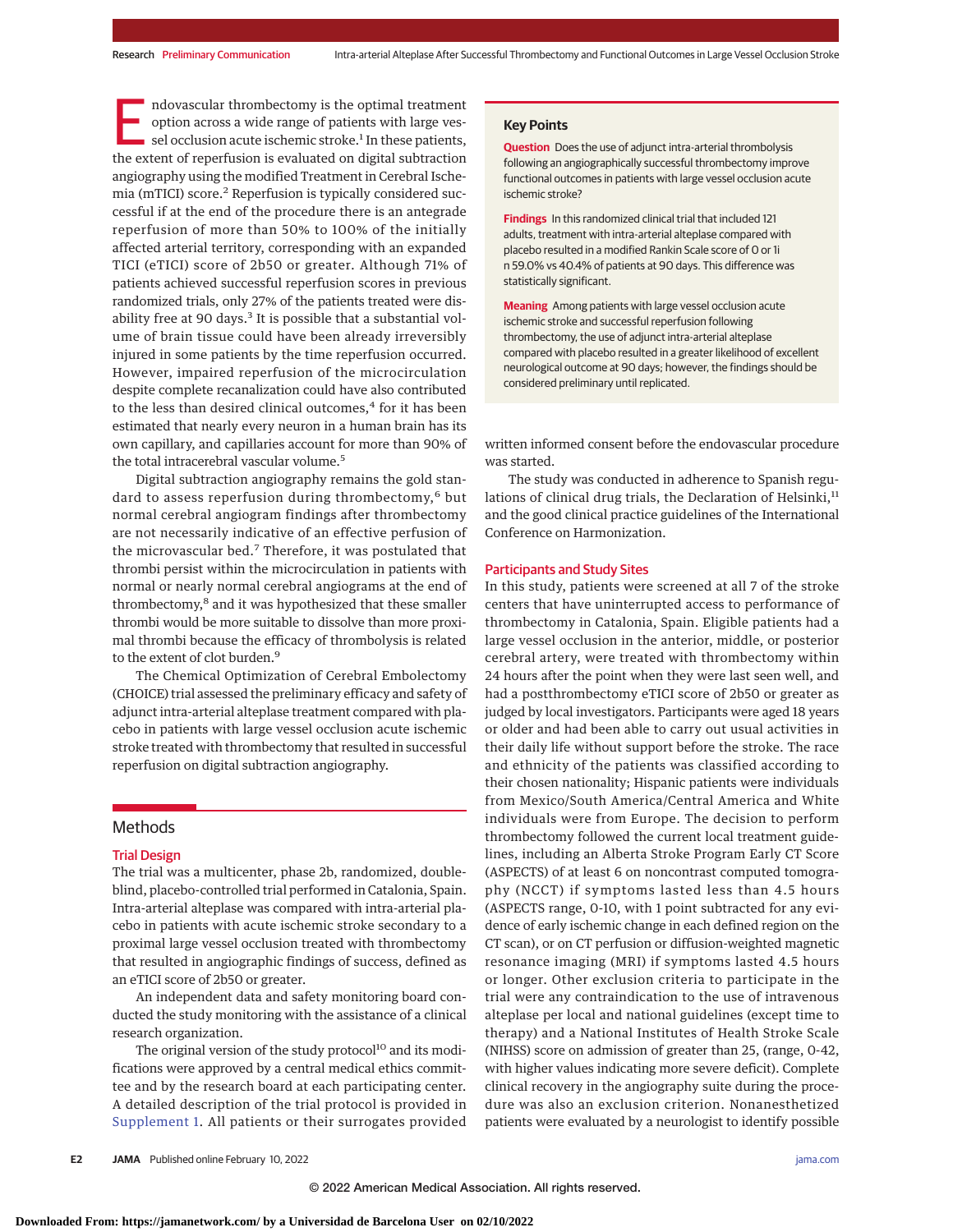full recovery. Detailed clinical and imaging criteria for inclusion and exclusion and the study procedures and their timing are provided in eTable 1 and eTable 2 in [Supplement 2.](https://jamanetwork.com/journals/jama/fullarticle/10.1001/jama.2022.1645?utm_campaign=articlePDF%26utm_medium=articlePDFlink%26utm_source=articlePDF%26utm_content=jama.2022.1645)

# Randomization

Patientswere randomly assigned in the angiography suite using PROC PLAN in SAS software (SAS Institute Inc) with a 1:1 ratio between active treatment with intra-arterial alteplase and placebo, stratifying by center and use of intravenous alteplase before thrombectomy (no or yes), in blocks of 4 elements, once the angiographic eTICI score had been obtained following standard thrombectomy.

## Intervention

Endovascular treatment was carried out according to the usual practice of each center. If intravenous alteplase was used before the onset of thrombectomy, local investigators were allowed to decide when to stop the intravenous infusion. Patients were considered having received intravenous alteplase if at least half of the corresponding weightadjusted dose was administered. Patients randomized to intra-arterial alteplase received a dose of 0.225 mg/kg (maximum dose, 22.5 mg) infused over 30 minutes (at trial onset) or over 15 minutes (after approval of protocol amendment number 3 on November 28, 2019). Patients randomized to intra-arterial placebo received a 15-minute infusion of a lyophilized white powder containing 0.2 mol/L arginine phosphate and 0.01% polysorbate 80, at a pH of 7.4 after reconstitution in sterile water for injection. The active treatment and the placebo solutions were limpid, transparent, and colorless and were injected distally to the origin of the lenticulostriate branches.

#### Outcome Measures

The primary efficacy outcome measure was the proportion of patients with a score of 0 or 1 on the modified Rankin Scale at 90 days. The modified Rankin Scale is an ordered scale coded from 0 (no symptoms at all) to 5 (severe disability) and 6 (death). A score of 1 or less indicates an excellent (disabilityfree) outcome.

The secondary efficacy outcomes included the proportion of patients with improved angiographic findings; a shift analysis of the modified Rankin Scale score at day 90 in which severe disability (score of 5) and death (score of 6) were combined into a single "worst" category; the proportion of patients with a modified Rankin Scale score of 0 to 2 at day 90; the infarct expansion ratio of final infarct to initial ischemic tissue volumes; the proportion of patients with an infarct expansion ratio greater than 1; and the infarction volume at 24 to 48 hours after stroke onset.

The tertiary efficacy outcomes included the proportion of patients with a Barthel Scale score of 95 to 100 at day 90; the proportion of ischemic worsening (≥4-point increase on the NIHSS score) within 48 hours to 72 hours of stroke onset; and quality of life as measured with the EuroQol 5-Dimension 3-Level Self-Report Questionnaire (EQ-5D-3L) at 90 days. Scores on the EQ-5D-3L range from −0.33 to 1, with higher scores indicating better quality of life.

The adverse events measured included incidence of symptomatic intracranial hemorrhage, defined as neurological deterioration (≥4-point increase on the NIHSS score) within 24 hours after treatment and evidence of intracranial hemorrhage on imaging studies, and death at 90 days. An independent clinical events committee adjudicated safety outcomes and serious adverse events.

# Clinical and Radiologic Assessment

Clinical assessments were performed at baseline, at 24 hours and 48 hours after randomization, at 5 to 7 days (or at discharge if earlier), and at 90 days by certified investigators and included modified Rankin Scale scores for assessing global disability and NIHSS scores for assessing neurological deficit. The primary modified Rankin Scale outcome was assessed by local raters via a face-to-face visit using a validated structured interview.<sup>12</sup>

Entry and outcome neurovascular images were assessed in a blinded manner by 2 senior neuroradiologists at a central core imaging laboratory and included admission baseline NCCT, admission CT perfusion, 24-hour NCCT, 48-hour brain MRI or NCCT, and pretreatment and posttreatment angiograms using the eTICI score<sup>13</sup> (see details in the eAppendix in [Supple](https://jamanetwork.com/journals/jama/fullarticle/10.1001/jama.2022.1645?utm_campaign=articlePDF%26utm_medium=articlePDFlink%26utm_source=articlePDF%26utm_content=jama.2022.1645)[ment 2\)](https://jamanetwork.com/journals/jama/fullarticle/10.1001/jama.2022.1645?utm_campaign=articlePDF%26utm_medium=articlePDFlink%26utm_source=articlePDF%26utm_content=jama.2022.1645). At 1 study site, perfusion-weighted MRI and MR spectroscopy were also performed at 48 hours after therapy.

## Sample Size Calculation

Based on previous data, $14$  it was calculated that the enrollment of 100 patients per treatment group would provide a power of at least 80% to detect a difference in the primary outcome (modified Rankin Scale score of 0 or 1) assuming a treatment response rate up to approximately 40% in the control group and a 21% absolute benefit in the intervention group for a 0.05 2-sided type I error. No study losses were accounted for since all treated randomized patients were to be included in the analysis.

#### Statistical Analysis

A detailed description of the analytic approach is provided in the statistical analysis plan [\(Supplement 3\)](https://jamanetwork.com/journals/jama/fullarticle/10.1001/jama.2022.1645?utm_campaign=articlePDF%26utm_medium=articlePDFlink%26utm_source=articlePDF%26utm_content=jama.2022.1645). The main analysis was conducted in all participants treated as randomized. The main efficacy variable, the adjusted risk difference of the proportions of participants with amodified Rankin Scale score of 0 to 1 at 90 days, was estimated using a binomial regression model adjusted for the stratification variable of previous alteplase use, with the link function set to identity.

Secondary outcomes included the shift in the modified Rankin Scale score at day 90, estimated by means of an odds ratio using a proportional odds logistic regression model combining the highest 2 scores of 5 and 6 into a single "worst" rank, with the proportional odds assumption assessed using a score test, which was not statistically significant (*P* = .08). The adjusted van Elteren test was used as a sensitivity analysis (proportional odds not required). The risk difference for mortality at 90 days was analyzed as described for the primary end point, and exact 95% confidence intervals were calculated for symptomatic intracranial hemorrhage at 24 hours due to lack ofmodel convergence. As predefined, all risk differences, odds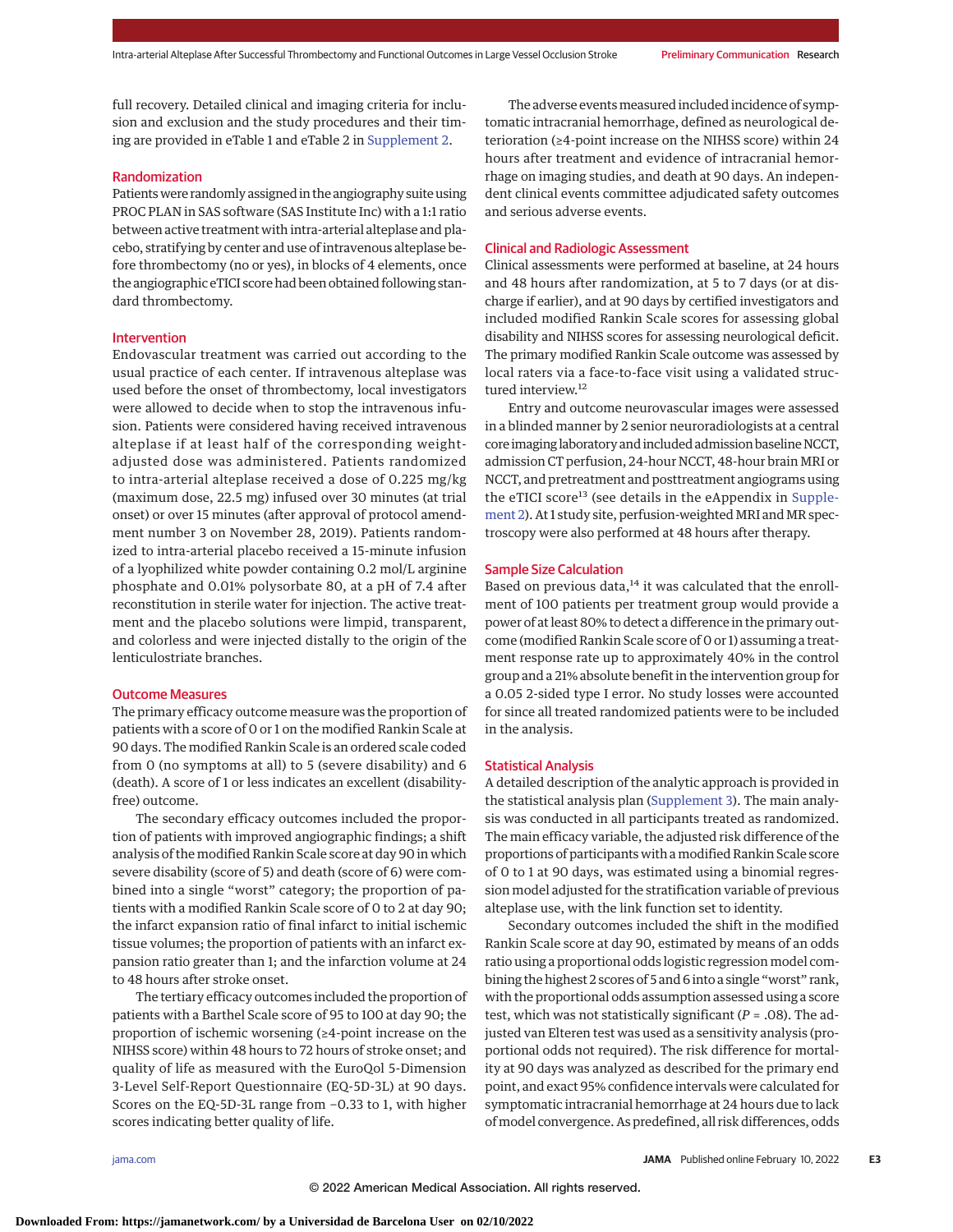ratios, and the van Elteren test were adjusted by the stratification variable of previous alteplase use for all analyses except the subgroup analyses. The rest of the categorical variables were compared using the Fisher exact test and continuous variables by means of the Mann-Whitney test. Because of the potential for type I error due to multiple comparisons, findings for analyses of secondary and tertiary end points should be interpreted as exploratory.

Treatment effect modification was explored in prespecified subgroups of patients predicted to have a greater treatment response owing to being at greater risk of poor outcomes, possibly due tomicrovascular clogging, such as patients not receiving intravenous alteplase before thrombectomy (vs those receiving it), women (vs men),<sup>15</sup> patients with admission serum glucose concentrations greater than 100mg/dL (vs lower values), $^{16}$  patients with time from stroke onset to groin puncture greater than 7.3 hours (vs lower values).<sup>17</sup> Higher study drug concentrations in the microcirculation and, thus, a greater treatment response were predicted in patients with an angiographic eTICI score of 2c/3 (vs an eTICI score of 2b50/2b67).<sup>14</sup> Subgroups were analyzed using the same binomial model as for the primary outcome but without the randomization stratum covariate. The subgroup-by-treatment interaction significance was calculated by including that term in an additional model.

Two post hoc sensitivity analyses were conducted for the primary end point. First, study site was added to the primary model as a random effect. Second, a series of models considered imbalances in baseline variables.

No missing data imputation was conducted in this study since there were no missing data for the baseline and primary end points, missing data rates for secondary end points were trivial (<2%), and tertiary end points (<14%) were considered of minor relevance.

The statistical significance of possible differences between subgroups in the treatment effect was tested with interaction terms. No adjustments for multiple tests were made. All analyses were performed using SAS version 9.4, and the level of significance was established at *P* = .05 (2-sided).

#### **Results**

#### Patients

The inability to maintain placebo availability and a slow enrollment rate, both affected by the COVID-19 pandemic, led to a premature discontinuation of the trial when 60% of the calculated sample size had been enrolled (n = 121 participants). The decision to terminate the trial early was made by the steering committee and the chosen date was that of the expiration of the placebo, without performing an interim analysis.

From December 2018 through May 2021, 1825 patients with acute ischemic stroke were treated with thrombectomy at the 7 study sites, including 121 patients (7%) who were randomized in the trial, of whom 113 (6%) received their randomized study treatment. Based on local investigator assessment, 65 (58%) had an eTICI score of 2b50/67 and 48 (42%) had an eTICI score of 2c/3 at the time of randomization. The flow diagram with reasons for exclusion is shown in Figure 1. Among all thrombectomies performed at the study centers during the study period, 802 patients (44%) with an eTICI score of 3 were not eligible for inclusion in the study because they were treated before the amendment of the initial angiographic criteria that restricted the inclusion to patients with an eTICI score of 2b50. All patients had an available evaluation at 90 days for the primary outcome. Eight randomized patients were not included in the treatedas-randomized population because the study treatment was not started for various reasons, including early reocclusion of the treated vessel ( $n = 4$ ), periprocedural complications (n = 2), and COVID-19 infection diagnosed immediately after randomization  $(n = 2)$ . The treated-as-randomized analysis included 61 patients in the intra-arterial alteplase group and 52 in the placebo group.

#### Baseline Characteristics

Baseline characteristics were similar in the 2 study groups (Table 1; eTable 3 in [Supplement 2\)](https://jamanetwork.com/journals/jama/fullarticle/10.1001/jama.2022.1645?utm_campaign=articlePDF%26utm_medium=articlePDFlink%26utm_source=articlePDF%26utm_content=jama.2022.1645). The median NIHSS score was 14 (IQR, 9-20), the median ASPECTS was 9 (IQR, 8-10), intravenous alteplase was administered to 69 patients (57%), and the median time from stroke onset to randomization was 306 (IQR, 228-609) minutes.

The median time from symptom onset to randomization was 318 (IQR, 229-641) minutes and from symptom onset to start of the study treatment was 328 (IQR, 240-676) minutes, without significant differences between the groups. General anesthesia was used in 5 patients (9.6%) in the placebo group and in 4 patients (8.0%) in the alteplase group (Table 1; eTable 3 in [Supplement 2\)](https://jamanetwork.com/journals/jama/fullarticle/10.1001/jama.2022.1645?utm_campaign=articlePDF%26utm_medium=articlePDFlink%26utm_source=articlePDF%26utm_content=jama.2022.1645).

Intra-arterial alteplase was administered in 30 minutes to 19 patients (31%) and placebo to 19 patients (37%). The infusion was interrupted at 20 minutes because of angiographic improvement in 1 patient in each treatment group. Under amendment 3, the study treatment was administered in 15 minutes to 42 patients (69%) in the alteplase group and 33 patients (63%) in the placebo group.

## Primary Efficacy Outcome

Treatment with intra-arterial alteplase was associated with a favorable outcome (a score of 0 or 1 on the modified Rankin Scale) at 90 days in 36 of 61 patients (59.0%) in the alteplase group and in 21 of 52 patients (40.4%) in the placebo group (adjusted risk difference, 18.4%; 95% CI, 0.3%-36.4%;*P* = .047) (Table 2 and Figure 2).

Results of analyses of randomized patients regardless of treatment and analyses regardless of protocol adherence are presented in eTable 4 in [Supplement 2.](https://jamanetwork.com/journals/jama/fullarticle/10.1001/jama.2022.1645?utm_campaign=articlePDF%26utm_medium=articlePDFlink%26utm_source=articlePDF%26utm_content=jama.2022.1645) The findings of the additional analyses were consistent with the results of the primary analysis, showing a more favorable outcome in the alteplase group.

# Secondary and Tertiary Outcomes

Predefined secondary and tertiary clinical efficacy outcomes are shown in Table 2. According to core laboratory assessments, the overall proportion of participants with angiographic improvement in the eTICI score was 8.5% with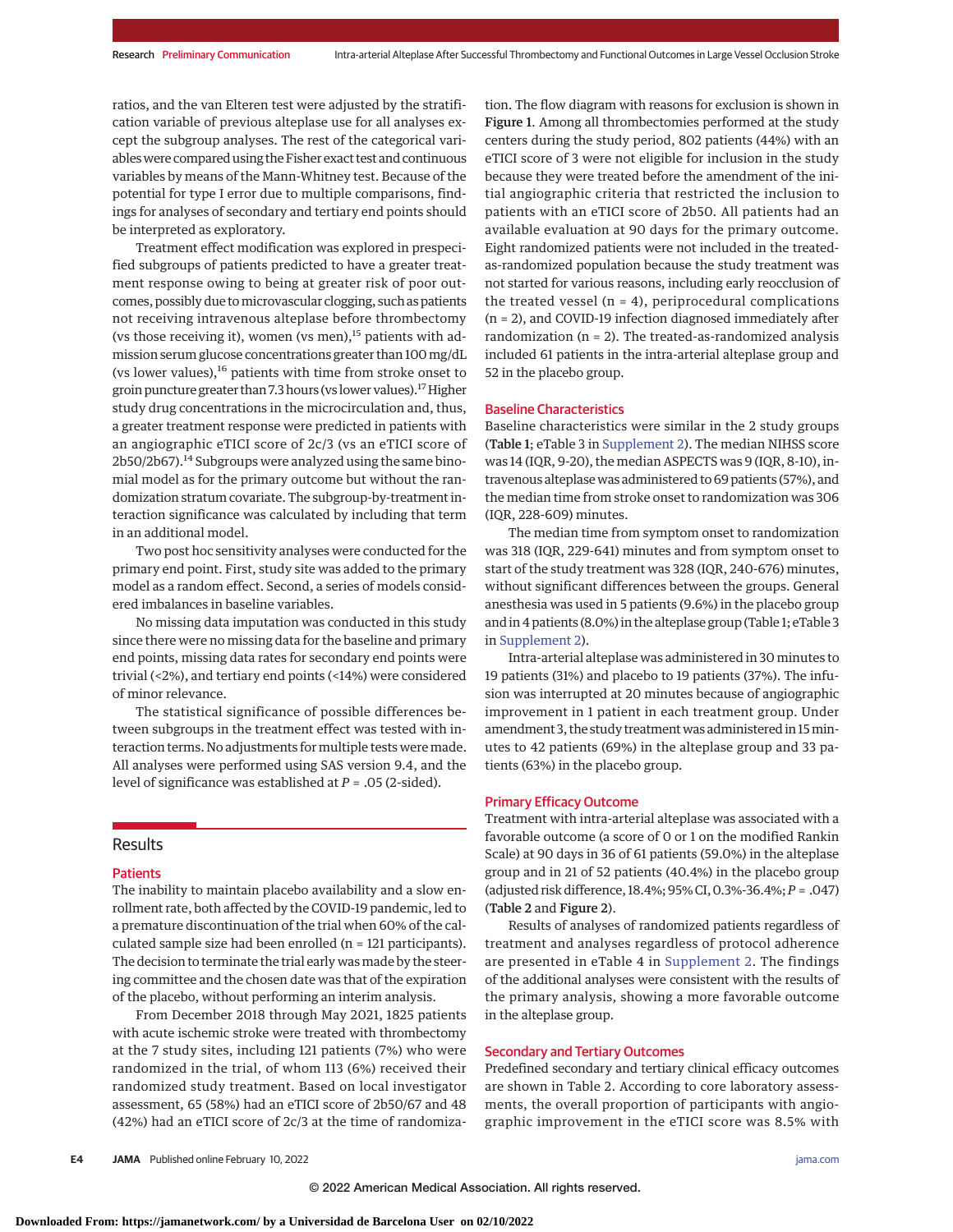#### Figure 1. Flow of Patients Through the CHOICE Trial



alteplase and 7.7% with placebo (risk difference, 0.6%; 95% CI, −9.5% to 10.7%) and was 11.4% with alteplase and 9.3% with placebo (risk difference, 1.8%; 95% CI, −11.0% to 14.5%) after exclusion of patients with a pretreatment eTICI score of 3. There was no significant difference between treatment with intra-arterial alteplase vs placebo in the shift in the distribution of global disability scores on the modified Rankin Scale at 90 days (odds ratio, 1.54; 95% CI, 0.79-2.94), the infarct expansion ratio, the proportion of patients with infarct expansion, or the infarction volume at 48 hours after stroke onset. Also, there was no significant difference between treatment with intra-arterial alteplase vs placebo in the tertiary outcomes: the proportion of patients with a Barthel Scale score of 95 to 100 at day 90 (risk difference, 6.4%; 95% CI, −12.3% to 25.0%); the proportion with ischemic worsening (≥4-point increase in NIHSS score) within 48 to 72 hours of stroke onset (risk difference, −4.9%; 95% CI,

−18.0% to 8.3%); and quality of life as measured with the EQ-5D-3L at 90 days ( $P = .88$  and  $P = .38$  for the visual analog scale score and the overall score, respectively).

The treatment effects on secondary brain imaging and clinical outcomes are shown in Table 2.

#### Subgroup and Sensitivity Analyses

Subgroup analyses are shown in the eFigure in [Supple](https://jamanetwork.com/journals/jama/fullarticle/10.1001/jama.2022.1645?utm_campaign=articlePDF%26utm_medium=articlePDFlink%26utm_source=articlePDF%26utm_content=jama.2022.1645)[ment 2.](https://jamanetwork.com/journals/jama/fullarticle/10.1001/jama.2022.1645?utm_campaign=articlePDF%26utm_medium=articlePDFlink%26utm_source=articlePDF%26utm_content=jama.2022.1645) There were no statistically significant interactions in any of the tested subgroups.

The first sensitivity analysis (post hoc) for the primary outcome using other study populations and including center as a random effect and unadjusted models (eTable 4 in [Supplement 2\)](https://jamanetwork.com/journals/jama/fullarticle/10.1001/jama.2022.1645?utm_campaign=articlePDF%26utm_medium=articlePDFlink%26utm_source=articlePDF%26utm_content=jama.2022.1645) showed that treatment with intra-arterial alteplase was associated with a favorable outcome compared with placebo, although some of the models did not reach statistical significance. The second post hoc sensitivity analysis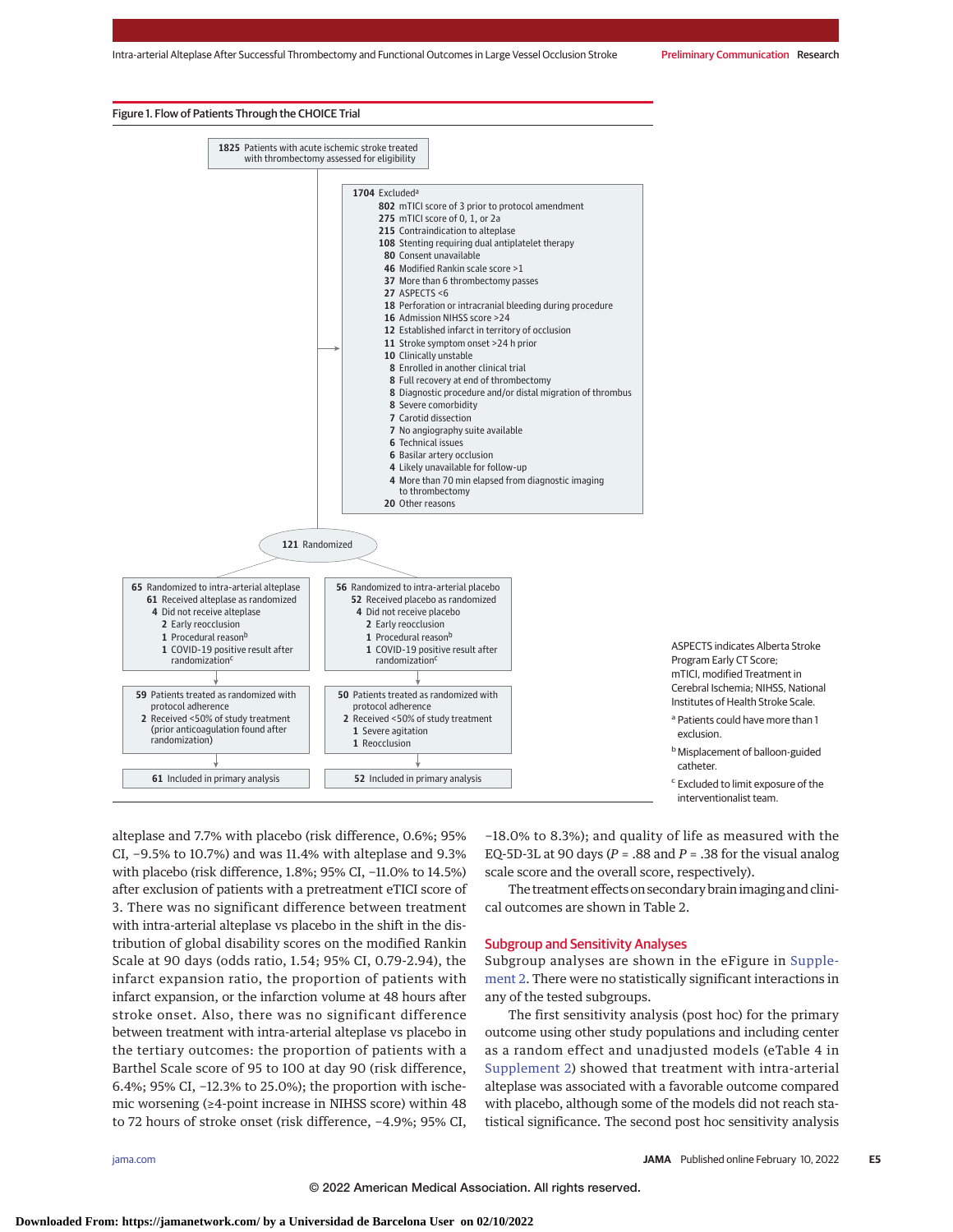| <b>Characteristics</b>                                                                               | Alteplase ( $n = 61$ ) | Placebo ( $n = 52$ ) |
|------------------------------------------------------------------------------------------------------|------------------------|----------------------|
| Age, median (IQR), y                                                                                 | 73 (71-76)             | 73 (69-67)           |
| Race and ethnicity, No. (%)                                                                          |                        |                      |
| White                                                                                                | 59 (97)                | 48 (92)              |
| Hispanic                                                                                             | 2(3)                   | 3(6)                 |
| Other <sup>a</sup>                                                                                   | $\Omega$               | 1(2)                 |
| Sex, No. (%)                                                                                         |                        |                      |
| Female                                                                                               | 28(46)                 | 24 (46)              |
| Male                                                                                                 | 33(54)                 | 28(54)               |
| Medical history, No. (%)                                                                             |                        |                      |
| Hypertension                                                                                         | 39(64)                 | 34(65)               |
| <b>Diabetes</b>                                                                                      | 19(31)                 | 11(21)               |
| Atrial fibrillation                                                                                  | 10(16)                 | 9(17)                |
| Ischemic stroke or transient ischemic attack                                                         | 5(8)                   | 4(8)                 |
| NIHSS score at hospital arrival, median (IQR) <sup>b</sup>                                           | $14(8-20)$             | $14(10-20)$          |
| Blood pressure at hospital arrival,<br>median (IQR), mm Hg                                           |                        |                      |
| Systolic                                                                                             | 139 (121-156)          | 136 (113-155)        |
| <b>Diastolic</b>                                                                                     | 73 (65-83)             | 70 (61-78)           |
| Glucose level at hospital arrival, median (IQR), mg/dL                                               | 134 (108-164)          | 119 (103-143)        |
| Treatment with intravenous alteplase<br>before randomization, No. (%) <sup>c</sup>                   | 38(62)                 | 31(60)               |
| ASPECTS value, median (IQR) <sup>d</sup>                                                             | $9.0(9.0-10.0)$        | $10.0(8.0-10.0)$     |
| Baseline modified Rankin Scale score of 1, No. (%)                                                   | 9(15)                  | 9(17)                |
| Location of intracranial occlusion on angiography, No. $(\%)^e$                                      |                        |                      |
| Terminal internal carotid artery                                                                     | 7(12)                  | 4(8)                 |
| Proximal, middle, or distal M1                                                                       | 19(31)                 | 20(39)               |
| Proximal or distal M2                                                                                | 33(54)                 | 28(54)               |
| Ipsilateral cervical carotid occlusion, No. (%)                                                      | 6(10)                  | 4(8)                 |
| Angiographic eTICI scores according to local investigators<br>at randomization, No. (%) <sup>f</sup> |                        |                      |
| 2b50/67: 50%-89% reperfusion                                                                         | 34 (56)                | 31(60)               |
| 2c/3: 90%-100% reperfusion                                                                           | 27(44)                 | 21(40)               |
| Workflow times, median (IQR), min                                                                    |                        |                      |
| Time from stroke onset to randomization                                                              | 306.0 (208.0-672.0)    | 345.0 (237.0-609.0)  |
| Time from stroke onset to start of study treatment                                                   | 315.0 (218.0-680.0)    | 356.0 (260.5-635.0)  |

Abbreviations: ASPECTS, Alberta Stroke Program Early CT Score; eTICI, expanded Treatment in Cerebral Ischemia; NIHSS, National Institutes of Health Stroke Scale; M1, main trunk of the middle cerebral artery; M2, first-order branch of the main trunk of the middle cerebral artery.

SI conversion factor: To convert the values for glucose to mmol/L, multiply by 0.0555.

a The "other" category includes Asian and Black.

b Scores on the NIHSS range from 0 to 42, with higher scores indicating more severe neurological deficits.

<sup>c</sup> Intravenous alteplase was administered if indicated before randomization. Main contraindications were stroke onset more than 4.5 hours prior and intake of oral anticoagulants. Eleven patients received less than 50% of the estimated weight-adjusted dose (dose range, 5-35 mg).

dASPECTS is an imaging measure of the extent of ischemic stroke. Scores range from 0 to 10, with higher scores indicating a smaller infarct core. Values shown are as recalculated at the central core laboratory.

<sup>e</sup> The location of the occlusion was not available for 2 patients in the alteplase group.

<sup>f</sup> eTICI score ranges from 0 (0% reperfusion) to 3 (100% reperfusion). Investigators used the modified TICI (mTICI) scale for clinical decision making because it is easier to use; the core laboratory reanalyzed all mTICI scores and relabeled them according to the eTICI scale. Both scales lead to similar estimations of the degree of perfusion as used in the trial. For example, an mTICI score of 2b to 3 corresponds to an eTICI score of 2b50 to 3.

using a series of models considering baseline covariates that by chance might have some unbalance (eTable 5 in [Supple](https://jamanetwork.com/journals/jama/fullarticle/10.1001/jama.2022.1645?utm_campaign=articlePDF%26utm_medium=articlePDFlink%26utm_source=articlePDF%26utm_content=jama.2022.1645)[ment 2\)](https://jamanetwork.com/journals/jama/fullarticle/10.1001/jama.2022.1645?utm_campaign=articlePDF%26utm_medium=articlePDFlink%26utm_source=articlePDF%26utm_content=jama.2022.1645) showed similar results and conclusions.

#### Adverse Events

At 90 days, death (modified Rankin Scale score of 6) occurred in 5 of 61 patients (8.2%) in the alteplase group and in 8 of 52 patients (15.4%) in the placebo group (risk difference, −7.3%; 95% CI, -19.3% to 4.6%) (Table 3).

Overall, any type of cerebral hemorrhage occurred in 19 of 61 patients (31.1%) in the alteplase group and in 18 of 52 patients (34.6%) in the placebo group (risk difference, −3.9%; 95% CI, −21.2% to 13.4%) (Table 3). Symptomatic intracranial hemorrhage (≥4-point increase in the NIHSS score) occurred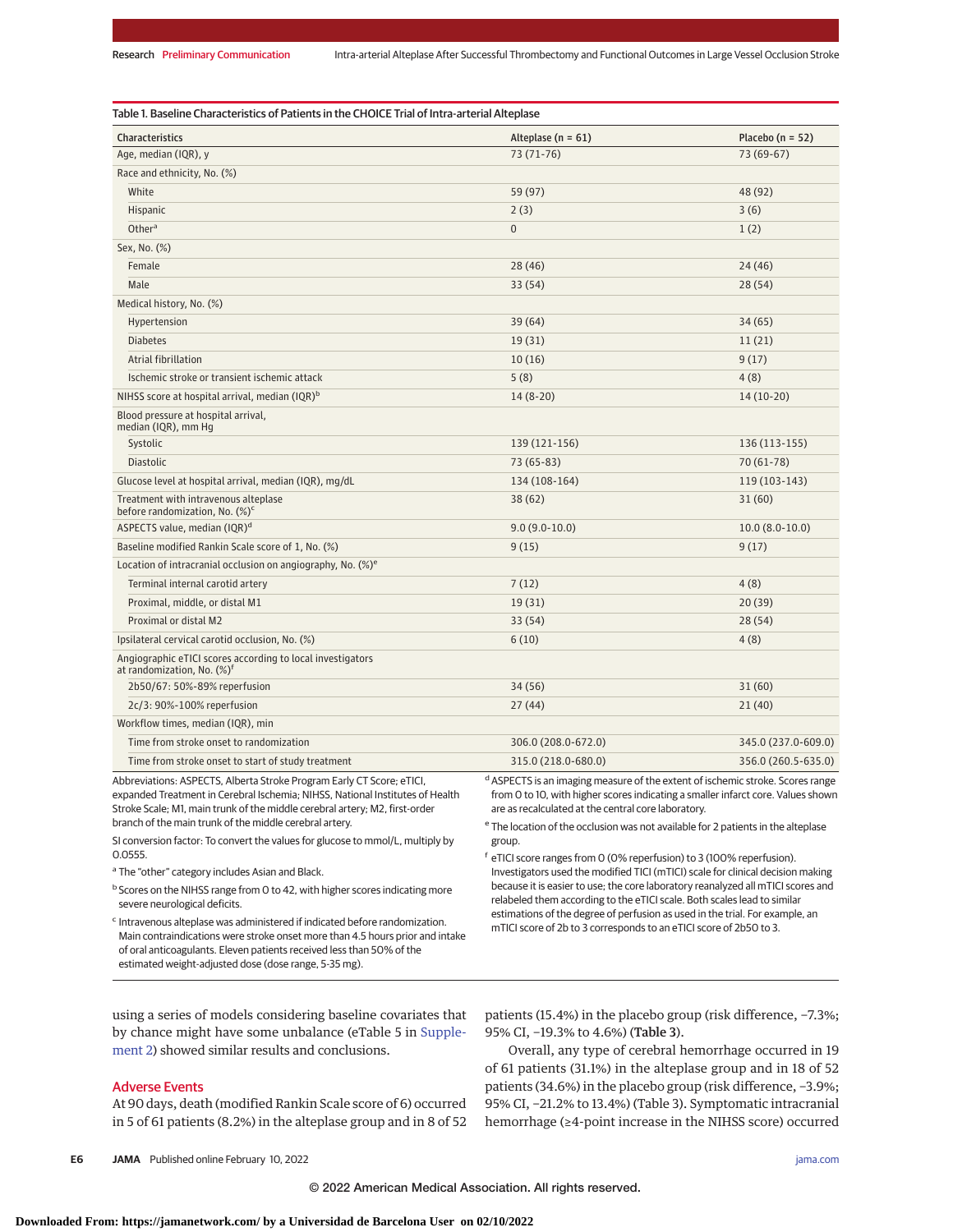| <b>Outcomes</b>                                                 | Alteplase ( $n = 61$ ) | Placebo ( $n = 52$ ) | Absolute risk difference, % (95% CI) | $P$ value <sup>a</sup> |
|-----------------------------------------------------------------|------------------------|----------------------|--------------------------------------|------------------------|
| Primary outcome                                                 |                        |                      |                                      |                        |
| Score of 0 or 1 on modified Rankin Scale at 90 d, No. (%)       | 36(59.0)               | 21(40.4)             | 18.4 (0.3 to 36.4)                   | .047                   |
| Secondary outcomes                                              |                        |                      |                                      |                        |
| Improved angiographic eTICI score, No. (%) $[n = 111]^{b}$      | 5(8.5)                 | 4(7.7)               | $0.6$ (-9.5 to 10.7)                 | .91                    |
| Excluding baseline eTICI scores of 3                            | 5/44(11.3)             | 4/43(9.3)            | $1.8(-11.0 \text{ to } 14.5)$        | .78                    |
| Modified Rankin Scale score at 90 d, No. (%) <sup>c</sup>       |                        |                      | 1.54 (0.79 to 2.94) <sup>d</sup>     | .38 <sup>e</sup>       |
| 0                                                               | 21(34.4)               | 12(23.1)             |                                      |                        |
| $\mathbf{1}$                                                    | 15(24.6)               | 9(17.3)              |                                      | .18 <sup>f</sup>       |
| $\overline{2}$                                                  | 5(8.2)                 | 12(23.1)             |                                      |                        |
| 3                                                               | 4(6.6)                 | 5(9.6)               |                                      |                        |
| $\overline{4}$                                                  | 8(13.1)                | 6(11.5)              |                                      |                        |
| $5 - 6$                                                         | 8(13.1)                | 8(15.4)              |                                      |                        |
| Infarct expansion ratio, median (IQR) $[n = 111]$ <sup>9</sup>  | $2.0(0.5-2.03)$        | $4.2(0.8-46.1)$      |                                      | .27 <sup>h</sup>       |
| Patients with infarct expansion, No. (%) [n = 110]              | 39(63.9)               | 38 (74.5)            | $-8.9$ ( $-25.6$ to 7.9)             | .31                    |
| Infarct volume at 48 h, median (IQR), mL [n = 110]              | $7.7(3.7-29.3)$        | $12.7(3.1-35.5)$     |                                      | .79 <sup>h</sup>       |
| <b>Tertiary outcomes</b>                                        |                        |                      |                                      |                        |
| Barthel Index of 95-100 at 90 d, No. (%) [n = 100] <sup>i</sup> | 38(67.9)               | 27(61.4)             | $6.4$ (-12.3 to 25.0)                | .60                    |
| Ischemic worsening, No. (%) $[n = 111]$ <sup>j</sup>            | 1(1.6)                 | 3(5.8)               | $-4.9$ ( $-18.0$ to 8.3)             | .32                    |
| EQ-5D-3L score at 90 d, median (IQR)                            |                        |                      |                                      |                        |
| Visual analog scale $[n = 97]^{k}$                              | $80(60-90)$            | 80 (50-90)           |                                      | .88 <sup>h</sup>       |
| Overall $[n = 97]$ <sup>l</sup>                                 | $0.73(0.49-1.00)$      | $0.74(0.51-1.00)$    |                                      | .38 <sup>h</sup>       |

Abbreviations: EQ-5D-3L, EuroQol Group 5-Dimension 3-Level Self-Report Questionnaire; eTICI, expanded Treatment in Cerebral Ischemia.

<sup>a</sup> P values are from binomial regression model unless otherwise specified.

<sup>b</sup> Score ranges from 0 (0% reperfusion) to 3 (100% reperfusion).

<sup>c</sup> The modified Rankin Scale of functional disability ranges from 0 (no symptoms) to 6 (death). The primary analysis was adjusted by previous

use of alteplase as predefined. d Odds ratio (95% CI) indicating the odds of a 1-point worsening on the modified

Rankin Scale.

e Shift analysis. For odds proportionality test,  $P = .08$ .

<sup>f</sup> Van Elteren test.

<sup>g</sup> Infarct expansion ratio refers to the ratio of final infarct volume to initial ischemic tissue volume.

in 0 of 61 patients (0%) in the alteplase group and in 2 of 52 patients (3.8%) in the placebo group (risk difference, −3.8%; 95% CI, −13.2% to 2.5%) (Table 3).

Serious adverse events during the 90-day follow-up period were numerically more frequent in the alteplase group than in the placebo group (Table 3). A complete list of adverse events is provided in eTables 6 and 7 in [Supplement 2.](https://jamanetwork.com/journals/jama/fullarticle/10.1001/jama.2022.1645?utm_campaign=articlePDF%26utm_medium=articlePDFlink%26utm_source=articlePDF%26utm_content=jama.2022.1645)

# **Discussion**

In this trial of patients with large vessel occlusion acute ischemic stroke and successful reperfusion following thrombectomy, the use of adjunct intra-arterial alteplase resulted in a greater likelihood of excellent neurological outcome at 90 days compared with placebo. However, because of study limitations, these findings should be interpreted as preliminary and require replication.

Adjunct administration of intra-arterial alteplase at the end of the endovascular procedure resulted in improved clinical outcome despite only minor differences between the treatment groups in angiographic scores or in other surrogate imaging. This suggests that the improved functional outcome may be explained by an amelioration in the microcirculatory reperfusion.<sup>18</sup> Recently, perfusion imaging studies performed in patients with large vessel occlusion acute ischemic stroke at the end of successful thrombectomies showed a high prevalence of around 40% of areas of hypoperfusion in patients with normal angiogram findings,<sup>19,20</sup> highlighting the limitations of conventional angiography to ensure the adequacy of perfusion in the microcirculation. In these studies, the identification of areas of hypoperfusion was clinically relevant,20 as patients with areas of hypoperfusion had a more limited functional recovery than patients with normal perfusion imaging findings at the end of thrombectomy.

<sup>i</sup> Scores on the Barthel Index range from 0 to 100, with higher values indicating good performance on activities of daily living. A score between 95 and 100 indicates no disability that interferes with daily activities. Included are patients

<sup>j</sup> Ischemic worsening was defined as an increment of at least 4 points on the

<sup>k</sup> The visual analog scale comprises a 100-mm line anchored at the opposing

<sup>l</sup> Scores on the EQ-5D-3L have 3 levels of self-reported quality of life corresponding to no problems, some problems, and extreme problems.

who were alive at 90 days.

NIHSS at 48 to 72 hours.

ends of perceived health-related quality of life.

Possible explanations for the findings in the current trial include easier access of the drug and more effective thrombolytic activity within the microcirculation, not impeded by the coexistence of more proximal occlusions, as would be expected to occur in patients with worse angiographic scores after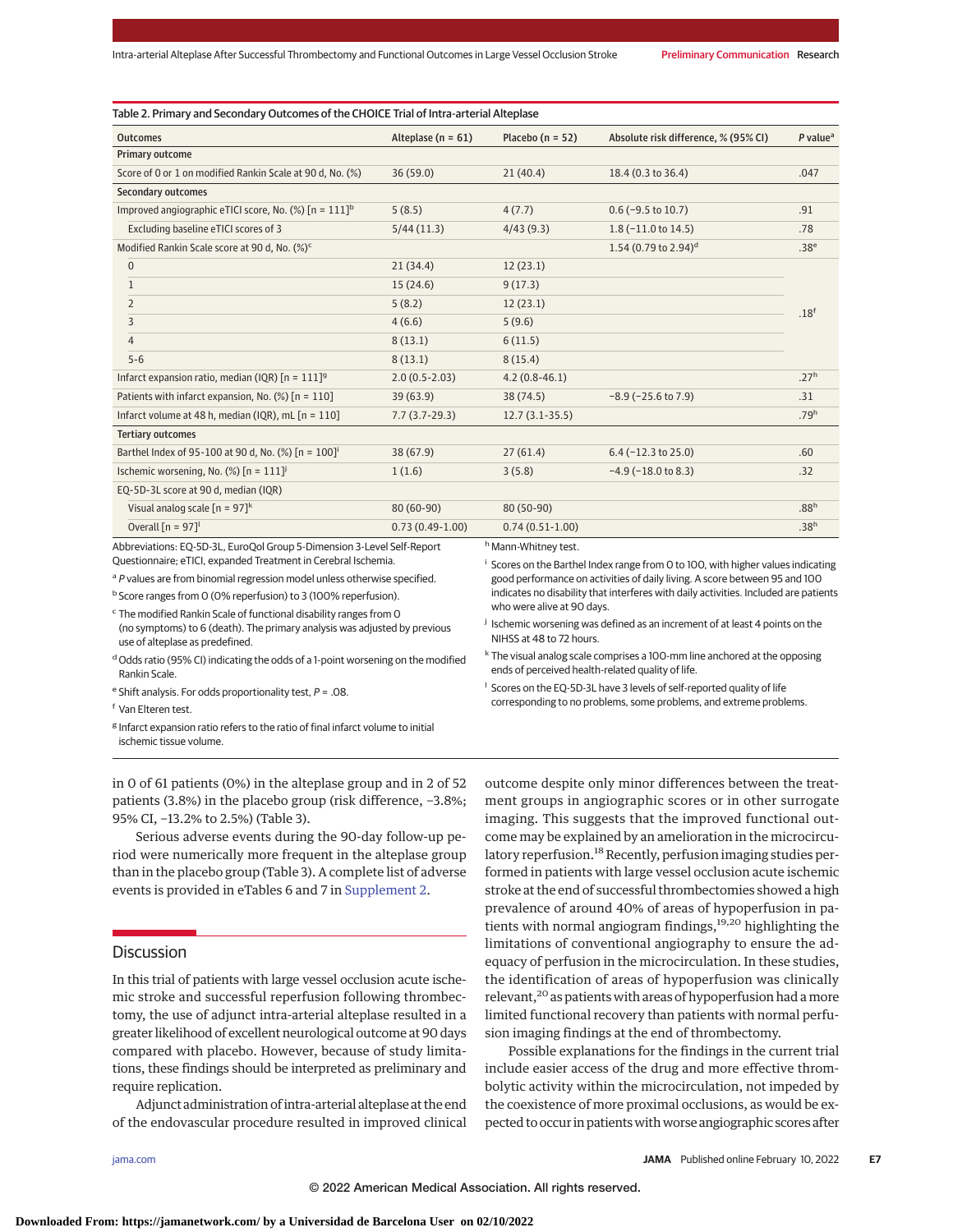



Scores on the modified Rankin Scale for patients in the intra-arterial alteplase group ( $n = 61$ ) and the placebo group ( $n = 52$ ) who were evaluated by local investigators via face-to-face interview. Scores range from 0 to 6, with 0 indicating no symptoms; 1, no clinically significant disability; 2, slight disability (able to handle own affairs without assistance but unable to carry out all previous activities); 3, moderate disability (requiring some help, but able to walk unassisted); 4, moderately severe disability (unable to attend body needs and unable to walk); 5, severe disability (requiring constant nursing care and

attention); and 6, death. Scores of 5 and 6 were combined for the analysis. Treatment with intra-arterial alteplase was associated with a favorable outcome (a score of 0 or 1 on the modified Rankin Scale) at 90 days, with an adjusted risk difference of 18.4% (95% CI, 0.3%-36.4%;  $P = .047$ ). The difference between the intra-arterial alteplase group and the placebo group in the overall distribution of scores was not statistically significant (shift analysis, adjusted common odds ratio for worsening of 1 point on the modified Rankin Scale, 1.54; 95% CI, 0.79-2.94).

Table 3. Adverse Events in the CHOICE Trial of Intra-arterial Alteplase

|                                                | No. (%) of participants |                       |
|------------------------------------------------|-------------------------|-----------------------|
| <b>Outcomes</b>                                | Alteplase<br>$(n = 61)$ | Placebo<br>$(n = 52)$ |
| <b>Primary safety outcomes</b>                 |                         |                       |
| Symptomatic intracranial hemorrhage<br>at 24 h | $\Omega$                | 2(3.8)                |
| Death at 90 d                                  | 5(8.2)                  | 8(15.4)               |
| <b>Additional safety outcomes</b>              |                         |                       |
| Any serious adverse events <sup>a</sup>        | 10 (16.4)               | 15 (28.8)             |
| Any cerebral hemorrhage                        | 19 (31.1)               | 18 (34.6)             |
| Hemorrhagic infarction                         |                         |                       |
| Type $1b$                                      | 11 (18.0)               | 8(15.4)               |
| Type $2c$                                      | 1(1.6)                  | $\Omega$              |
| Parenchymal hematoma                           |                         |                       |
| Type $1d$                                      | $\Omega$                | $\Omega$              |
| Type $2^e$                                     | 2(3.2)                  | 4(7.7)                |
| Remote                                         | 1(1.6)                  | $\Omega$              |
| Subarachnoid hemorrhage                        | 4(6.6)                  | 6(11.5)               |

<sup>a</sup> A serious adverse event was defined as an adverse event that leads to death or permanent impairment, is life-threatening, or causes or prolongs hospitalization.

<sup>b</sup> Hemorrhagic infarction type 1: petechial hemorrhages at the infarct margins.

 $c$  Hemorrhagic infarction type 2: petechial hemorrhages throughout the infarct and no mass effect.

<sup>d</sup> Parenchymal hematoma type 1: 30% or less of the infarcted area and minor mass effect.

<sup>e</sup> Parenchymal hematoma type 2: more than 30% of infarct zone and substantial mass effect.

thrombectomy. The results of an ancillary study with perfusion-weighted MRI and MR spectroscopy at 48 hours after therapy may provide insights into the effects of alteplase on the microcirculation and on surrogate imaging biomarkers.

The study supports the safety of intra-arterial alteplase infusion for 15 to 30 minutes at a dose of 0.225 mg/kg (maximum dose, 22.5mg) and including patients who, unlike in previous observational nonrandomized studies,<sup>21,22</sup> could also have received preceding intravenous thrombolysis. There are no clear predictors for postthrombectomy symptomatic intracranial hemorrhage, $23$  and the low rate of bleeding complications in both treatment groups precluded analysis. The finding of a low bleeding rate was reassuring and consistent with recent randomized clinical trials<sup>24,25</sup> and case series<sup>26,27</sup> supporting that pharmacological thrombolysis did not increase the risk of hemorrhagic complications after thrombectomy.

Current guidelines recommend that all eligible patients receive intravenous alteplase before thrombectomy,<sup>1</sup> and the results of this trial do not contradict this recommendation. The study results support the safety of adjunct intra-arterial alteplase in patients with successful reperfusion at the end of thrombectomy, including in patients treated previously with intravenous alteplase, although the findings on effectiveness should be interpreted as preliminary, requiring replication before any recommendations for practice change.

#### Limitations

This trial has several limitations. First, the study was terminated early because the COVID-19 pandemic reduced the admission of eligible patients at the study sites,<sup>28</sup> and the placebo could not be restocked after its shelf-life expiration. Because of this, the sample size was only 60% of what had been planned. This likely led to a loss of power to assess secondary and tertiary outcomes as well as interactions in the subgroup analyses. It rendered the study more vulnerable to the potential imbalance of prognostic factors. Randomized clinical trials stopped early for benefit systematically overestimate treatment effects<sup>29</sup>; while that is possible in the current study, the trial was not stopped early for clinical benefit but instead for logistic reasons.

Second, any conclusions about benefit should not be based solely on the point estimate for the effect size, but need to consider the very wide confidence interval, with a lower confidence limit for the adjusted absolute risk difference of 0.3%.

Third, the population included in the study represented only 7% of the total population treated with thrombectomy in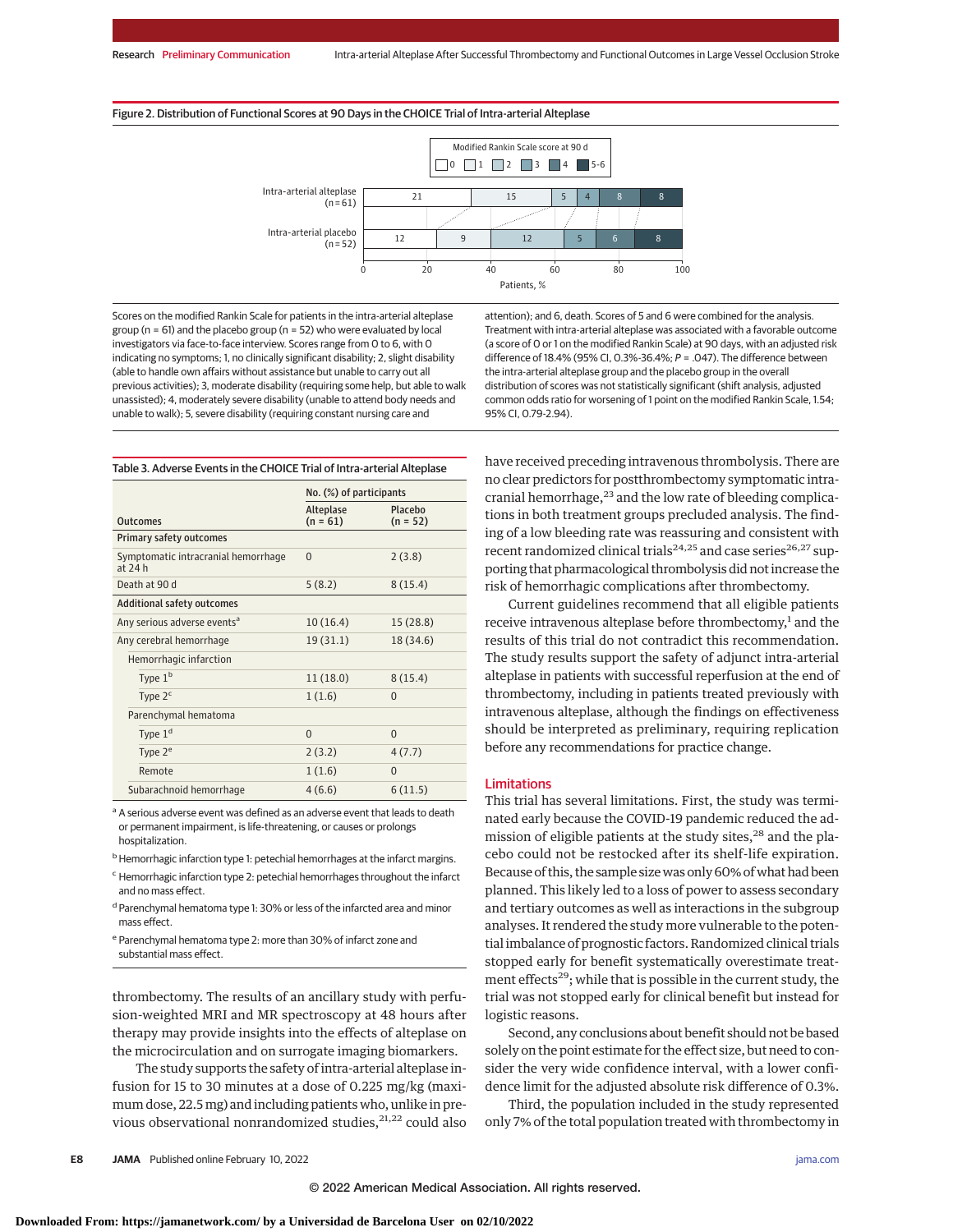Catalonia during the study period, raising a concern about generalizability of the findings. A major reason for exclusion from the study was contraindication to use of alteplase, usually due to recent intake of oral anticoagulants. Fourth, although it has been suggested that shift analysis improves the overall study power compared with a dichotomized analysis, this is true when treatment effects are small and, in particular, uniformly distributed over all respective ranges of stroke severity.30 Dichotomization at excellent outcome levels was a more powerful approach in early recanalization trials.<sup>30</sup> A large effect size concentrated on the milder range of the scale (score of 0 or 1) was consistent with the hypothesis of restoring microvascular patency to induce secondary parenchymal neuroprotection, unlike a major neurological improvement (Lazarus effect), which would be associated with recanalization of large proximal vessels. Larger studies are needed to refine the true effect of adjunct intra-arterial thrombolysis and also to assess efficacy in secondary clinical outcomes and surrogate imaging end points.

# **Conclusions**

Among patients with large vessel occlusion acute ischemic stroke and successful reperfusion following thrombectomy, the use of adjunct intra-arterial alteplase compared with placebo resulted in a greater likelihood of excellent neurological outcome at 90 days. However, because of study limitations, these findings should be interpreted as preliminary and require replication.

#### ARTICLE INFORMATION

**Accepted for Publication:** January 29, 2022. **Published Online:** February 10, 2022. doi[:10.1001/jama.2022.1645](https://jamanetwork.com/journals/jama/fullarticle/10.1001/jama.2022.1645?utm_campaign=articlePDF%26utm_medium=articlePDFlink%26utm_source=articlePDF%26utm_content=jama.2022.1645)

**Author Affiliations:** Department of Neuroscience, Comprehensive Stroke Center, Hospital Clinic of Barcelona, Barcelona, Spain (Renú, Amaro, Urra, Laredo, Chamorro); Institut d'Investigacions Biomèdiques Agustí Pi i Sunyer (IDIBAPS), Barcelona, Spain (Renú, Amaro, Urra, Laredo, Chamorro); Stroke Unit, Department of Neuroscience, Hospital Universitari Germans Trias i Pujol, Badalona, Spain (Millán, Ramos-Pachón, Dávalos); Neuroradiology Service, Hospital Clinic of Barcelona, Barcelona, Spain (San Román, Blasco, Zarco, Oleaga, Macho, López-Rueda); Department of Neurology, Stroke Unit, Hospital de la Santa Creu i Sant Pau, Barcelona, Spain (Martí-Fàbregas, Camps-Renom, Dávalos); Neuroradiology Service, Hospital Universitari de Girona Doctor Josep Trueta, Girona, Spain (Terceño); School of Medicine, University of Barcelona, Barcelona, Spain (Amaro, Urra, Chamorro); Neurology Service, Stroke Unit, Institut d'Investigació Biomèdica de Girona (IDIBGI), Hospital Universitari de Girona Doctor Josep Trueta, Girona, Spain (Serena); Department of Interventional Neuroradiology, Bellvitge University Hospital, Hospitalet de Llobregat, Barcelona, Spain (Barranco); Department of Neurology, Bellvitge University Hospital, Barcelona, Spain (Cardona); Interventional Neuroradiology Unit, Department of Neuroscience, Hospital Universitari Germans Trias i Pujol, Badalona, Spain (Castaño); Department of Neurology, Institut Hospital del Mar d'Investigacions Mèdiques, Universitat Autònoma de Barcelona, Barcelona, Spain (Cuadrado-Godía, Roquer); Department of Neuroradiology, Hospital del Mar, Barcelona, Spain (Vivas, Guimaraens); Stroke Unit, Department of Neurology, Hospital Universitari Vall d'Hebron, Barcelona, Spain (Muchada); Department of Neuroradiology, Hospital Vall d'Hebron, Universitat Autònoma de Barcelona, Barcelona, Spain (Tomasello); Medical Statistics Core Facility, Clinical Pharmacology Service, IDIBAPS, Hospital Clínic Barcelona, Barcelona, Spain (Torres); Biostatistics Unit, Faculty of Medicine, Universitat Autònoma de Barcelona, Barcelona, Spain (Torres).

**Author Contributions:** Drs Torres and Chamorro had full access to all of the data in the study and

the accuracy of the data analysis. Concept and design: San Román, Blasco, Martí-Fàbregas, Urra, Barranco, López-Rueda, Torres, Chamorro. Acquisition, analysis, or interpretation of data: Renú, Millán, San Román, Blasco, Martí-Fàbregas, Terceño, Amaro, Serena, Urra, Laredo, Camps-Renom, Zarco, Oleaga, Cardona, Castaño, Macho, Cuadrado-Godía, Vivas, López-Rueda, Guimaraens, Ramos-Pachón, Roquer, Muchada, Tomasello, Dávalos, Torres, Chamorro. Drafting of the manuscript: Renú, San Román, Torres, Chamorro. Critical revision of the manuscript for important intellectual content: Renú, Millán, San Román, Blasco, Martí-Fàbregas, Terceño, Amaro, Serena, Urra, Laredo, Barranco, Camps-Renom, Zarco, Oleaga, Cardona, Castaño, Macho, Cuadrado-Godía, Vivas, López-Rueda, Guimaraens, Ramos-Pachón, Roquer, Muchada, Tomasello, Dávalos, Torres.

take responsibility for the integrity of the data and

Statistical analysis: Torres.

Obtained funding: Chamorro. Administrative, technical, or material support: Renú, San Román, Martí-Fàbregas, Terceño, Amaro, Serena, Urra, Laredo, Zarco, Castaño, Vivas, López-Rueda, Muchada, Chamorro. Supervision: San Román, Blasco, Terceño, Serena, Barranco, Oleaga, Cardona, Macho, López-Rueda, Ramos-Pachón, Roquer, Dávalos, Torres, Chamorro.

**Conflict of Interest Disclosures:** Dr Blasco reported receiving personal fees from Stryker Neurovascular, MicroVention, and Medtronic. Dr Chamorro reported a patent pending (Ox-02: 2021/14997) with FreeOx Biotech. No other disclosures were reported.

**Funding/Support:** This work was supported by Fundació La Marató de TV3 (140/C/2017) and by the Spanish Ministry of Health cofinanced by the European Regional Development Fund (Instituto de Salud Carlos III, Red Temática de Investigación Cooperativa Invictus+; RD16/0019/0014) grant PI20/00901 to Dr Renú and grant PI18/00444 to Dr Chamorro. The study medication and placebo were provided by Boehringer Ingelheim. This work was partially developed at the Centre de Recerca Biomèdica Cellex, Centre Esther Koplowitz, IDIBAPS Barcelona, CERCA Programme/Generalitat de Catalunya.

**Role of the Funder/Sponsor:** The funders had no role in the design and conduct of the study;

collection, management, analysis, and interpretation of the data; preparation, review, or approval of the manuscript; or decision to submit the manuscript for publication.

**Group Information:** The CHOICE Investigators are listed in [Supplement 4.](https://jamanetwork.com/journals/jama/fullarticle/10.1001/jama.2022.1645?utm_campaign=articlePDF%26utm_medium=articlePDFlink%26utm_source=articlePDF%26utm_content=jama.2022.1645)

**Meeting Presentation:** This paper was presented at the International Stroke Conference; February 10, 2022; New Orleans, Louisiana.

**Data Sharing Statement:** See [Supplement 5.](https://jamanetwork.com/journals/jama/fullarticle/10.1001/jama.2022.1645?utm_campaign=articlePDF%26utm_medium=articlePDFlink%26utm_source=articlePDF%26utm_content=jama.2022.1645)

#### **REFERENCES**

**1**. Powers WJ, Rabinstein AA, Ackerson T, et al. Guidelines for the early management of patients with acute ischemic stroke: 2019 update to the 2018 guidelines for the early management of acute ischemic stroke: a guideline for healthcare professionals from the American Heart Association/American Stroke Association. Stroke. 2019;50(12):e344-e418. doi[:10.1161/STR.](https://dx.doi.org/10.1161/STR.0000000000000211) [0000000000000211](https://dx.doi.org/10.1161/STR.0000000000000211)

**2**. Zaidat OO, Yoo AJ, Khatri P, et al; Cerebral Angiographic Revascularization Grading Collaborators; STIR Revascularization Working Group; STIR Thrombolysis in Cerebral Infarction Task Force. Recommendations on angiographic revascularization grading standards for acute ischemic stroke: a consensus statement. Stroke. 2013;44(9):2650-2663. doi[:10.1161/STROKEAHA.113.](https://dx.doi.org/10.1161/STROKEAHA.113.001972) [001972](https://dx.doi.org/10.1161/STROKEAHA.113.001972)

**3**. Goyal M, Menon BK, van Zwam WH, et al; HERMES Collaborators. Endovascular thrombectomy after large-vessel ischaemic stroke: a meta-analysis of individual patient data from five randomised trials. Lancet. 2016;387(10029):1723- 1731. doi[:10.1016/S0140-6736\(16\)00163-X](https://dx.doi.org/10.1016/S0140-6736(16)00163-X)

**4**. Ames A III, Wright RL, Kowada M, Thurston JM, Majno G. Cerebral ischemia, II: the no-reflow phenomenon. Am J Pathol[. 1968;52\(2\):437-453.](https://www.ncbi.nlm.nih.gov/pubmed/5635861)

**5**. Zlokovic BV. The blood-brain barrier in health and chronic neurodegenerative disorders. Neuron. 2008;57(2):178-201. doi[:10.1016/j.neuron.2008.01.](https://dx.doi.org/10.1016/j.neuron.2008.01.003) [003](https://dx.doi.org/10.1016/j.neuron.2008.01.003)

**6**. Scalzo F, Liebeskind DS. Perfusion angiography in acute ischemic stroke. Comput Math Methods Med. 2016;2016:2478324. doi[:10.1155/2016/2478324](https://dx.doi.org/10.1155/2016/2478324)

**7**. Ter Schiphorst A, Charron S, Hassen WB, et al. Tissue no-reflow despite full recanalization following thrombectomy for anterior circulation